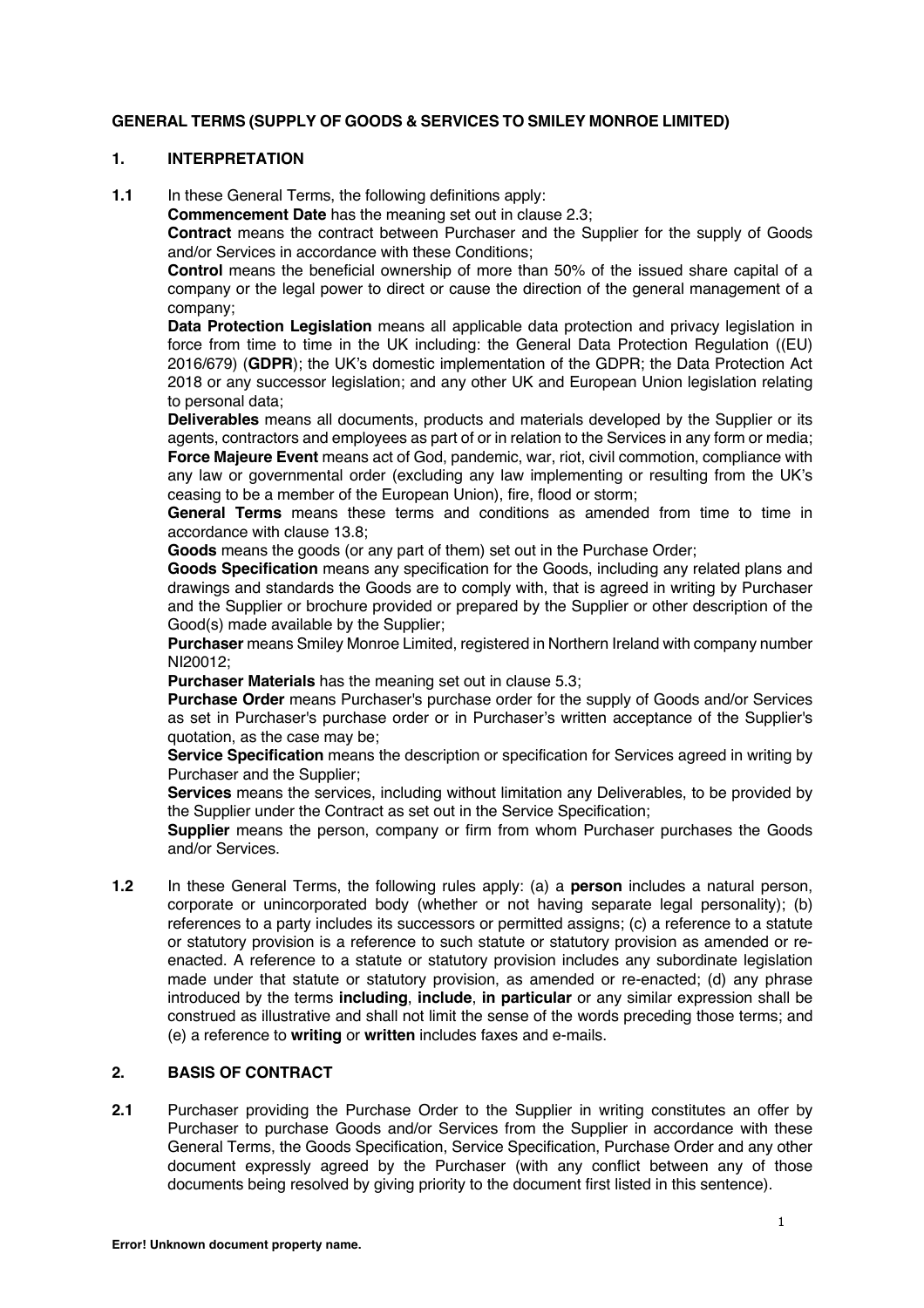- **2.2** The Purchaser shall not be liable for any order, order amendment or instructions to proceed with orders unless and until authorised on a Purchase Order and the Supplier shall hold the Purchaser harmless for any loss, costs or damage suffered by the Supplier for taking any act or omission otherwise than in reliance on this clause 2.
- **2.3** The Purchase Order shall be deemed to be accepted on the earlier of: (a) the Supplier issuing written acceptance of the Purchase Order; or (b) any act by the Supplier consistent with fulfilling the Purchase Order, at which point and on which date the Contract shall come into existence (**Commencement Date**).
- **2.4** These General Terms apply to the Contract to the exclusion of any other terms that the Supplier seeks to impose or incorporate, or which are implied by trade, custom, practice or course of dealing. Unless expressly confirmed in writing by the Purchaser, Purchaser does not enter into agreements for the purchase of goods or services other than on the basis of these General Terms and no attempt by the Supplier to reject these General Terms will be valid unless clearly and explicitly stated in writing by the Supplier before contract formation in accordance with this clause 2.
- **2.5** All of these General Terms shall apply to the supply of both Goods and Services except where the application to one or the other is specified.
- **2.6** Following formation of the Contract, the Purchaser may request a modification to be made the Goods Specification or Service Specification (including as to quality and time frame) at any time in writing to the Supplier.
- **2.7** The changes requested in accordance with clause 2.6 shall be handled as follows: (a) if the change would reduce the Supplier's costs, the Contract price will reduce to fairly reflect that saving. If the change would increase the Supplier's costs, the Supplier must promptly provide the Purchaser with written notice including reasons to justify any and all increases. Both parties will then use reasonable endeavours to agree the revised terms (including, without limitation, price) in full, pending which the change will not take effect. Under no circumstances will the Purchaser be liable to the Supplier in respect of any Contract variation for more than a reasonable and proportionate reflection of such increased costs as the Supplier could not reasonably have been expected to avoid; and (b) if the change would for any reason be unachievable, the Supplier must promptly provide the Purchaser with written justification, following which both parties will use reasonable efforts to reach a mutually acceptable change.

# **3. SUPPLY OF GOODS**

- **3.1** The Supplier shall ensure that the Goods shall: (a) correspond with their description and any applicable samples and Goods Specification; (b) be of satisfactory quality (within the meaning of the Sale of Goods Act 1979) and be fit for any purpose held out by the Supplier or made known to the Supplier by Purchaser, expressly or by implication, and in this respect Purchaser relies on the Supplier's skill and judgment; (c) save where Purchaser specifies as not applicable, be new and unused and made from new and unused materials and free from defects in design, materials and workmanship; and (d) comply with all applicable statutory and regulatory requirements relating to the manufacture, labelling, packaging, storage, handling and delivery of the Goods.
- **3.2** The Supplier shall ensure that at all times it has and maintains all the licences, permissions, authorisations, consents and permits that it needs to carry out its obligations under the Contract in respect of the Goods.
- **3.3** Purchaser shall have the right (either by itself or by a third party) to inspect and test the Goods and manufacturing process at any time before delivery. The Supplier shall provide reasonable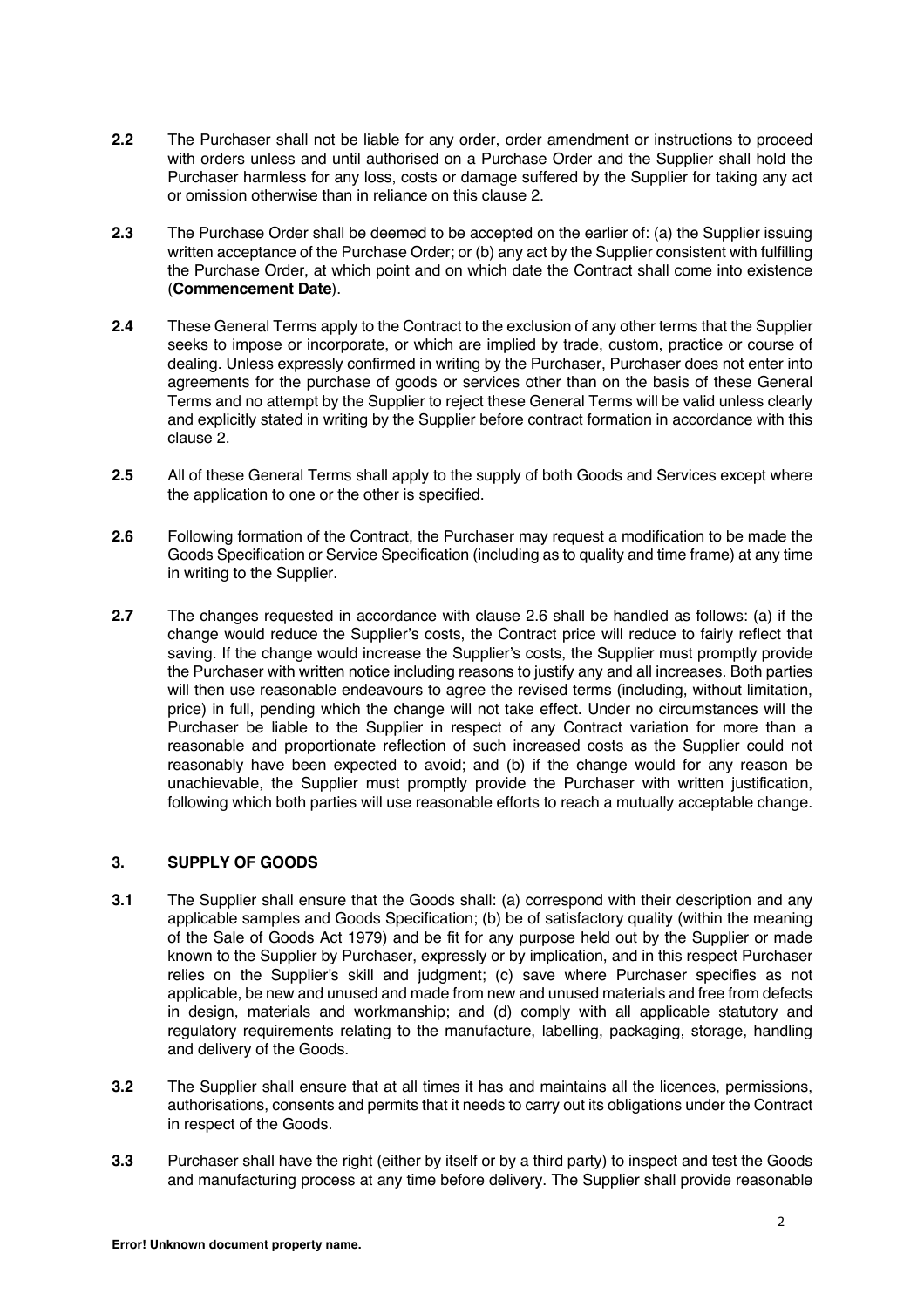notice to the Purchaser of the testing of the Goods being carried out and shall permit the Purchaser to attend such testing. If following such inspection or testing Purchaser considers that the Goods do not conform or are unlikely to comply with the Supplier's undertakings at clause 3.1 or the time specified for delivery in accordance with clause 4.2, Purchaser shall inform the Supplier and the Supplier shall immediately take such remedial action as is necessary to ensure compliance (at the Supplier's cost) including, without limitation, expediting production and delivery. Notwithstanding any such inspection or testing, the Supplier shall remain fully responsible for the Goods and any such inspection or testing shall not reduce or otherwise affect the Supplier's obligations under the Contract, and Purchaser shall have the right to conduct further inspections and tests after the Supplier has carried out its remedial actions.

- **3.4** Supplier must provide Purchaser with as much notice as practicably possible (and, in any event, not less than 3 months) before making any change to the design or manufacture of Goods or similar goods. For the avoidance of doubt, no change to the design or manufacture of Goods already ordered under a Purchaser Order shall be permitted without the prior written consent of Purchaser.
- **3.5** If the Purchaser is reliant on the Supplier for any supplies of maintenance, training, spare parts, consumables or other goods, rights or services, in order to benefit fully from the Goods supplied under a Purchase Order (**Follow-on Supply**) then the Supplier will provide such Follow-on Supply or procure them to be provided, for at least 36 months following delivery of the relevant Goods, at fair and reasonable prices which take no advantage of the Purchaser's dependence on the Supplier for their supply.

# **4. DELIVERY OF GOODS**

- **4.1** The Supplier shall ensure that: (a) the Goods are properly packed and secured in accordance with any packaging requirements notified to the Supplier by Purchaser from time to time or, if none, in such manner as to enable them to reach their destination in good condition; (b) each delivery of the Goods is accompanied by a delivery note which shows the date of the Purchase Order, the Purchase Order number (if any), the type and quantity of the Goods (including the code number of the Goods (where applicable)), special storage instructions (if any) and, if the Goods are being delivered by instalments, the outstanding balance of Goods remaining to be delivered; and (c) if the Supplier requires Purchaser to return any packaging material for the Goods to the Supplier, that fact is clearly stated on the delivery note. Any such packaging material shall only be returned to the Supplier at the cost of the Supplier.
- **4.2** The Supplier shall deliver the Goods (and any associated information requested by the Purchaser, including (without limitation) test results, parts lists, drawings, certificates and process specifications) in accordance with any instructions specified on the Purchase Order and: (a) on the date specified in the Purchase Order or, if no such date is specified, the date specified by Purchaser; (b) to such location as is specified in the Purchase Order or as instructed (in reasonable time) by Purchaser before delivery (**Delivery Location**); and (c) unless otherwise specified by Purchaser, during Purchaser's normal hours of business.
- **4.3** The Supplier warrants, on an ongoing basis, that it shall promptly notify Purchaser in writing of any circumstance which may cause or lead to a delay in the delivery of Goods by the time and date specified in accordance with clause 4.2.
- **4.4** Unless otherwise agreed in advance by the parties, delivery of the Goods shall be completed on the completion of unloading of the Goods at the Delivery Location.
- **4.5** The Supplier shall not deliver the Goods in instalments or in advance without Purchaser's prior written consent. Where it is agreed that the Goods are to be delivered by instalments or in advance, they may not be invoiced until the later of delivery of all instalments and the originally agreed delivery date unless otherwise agreed by the Purchaser.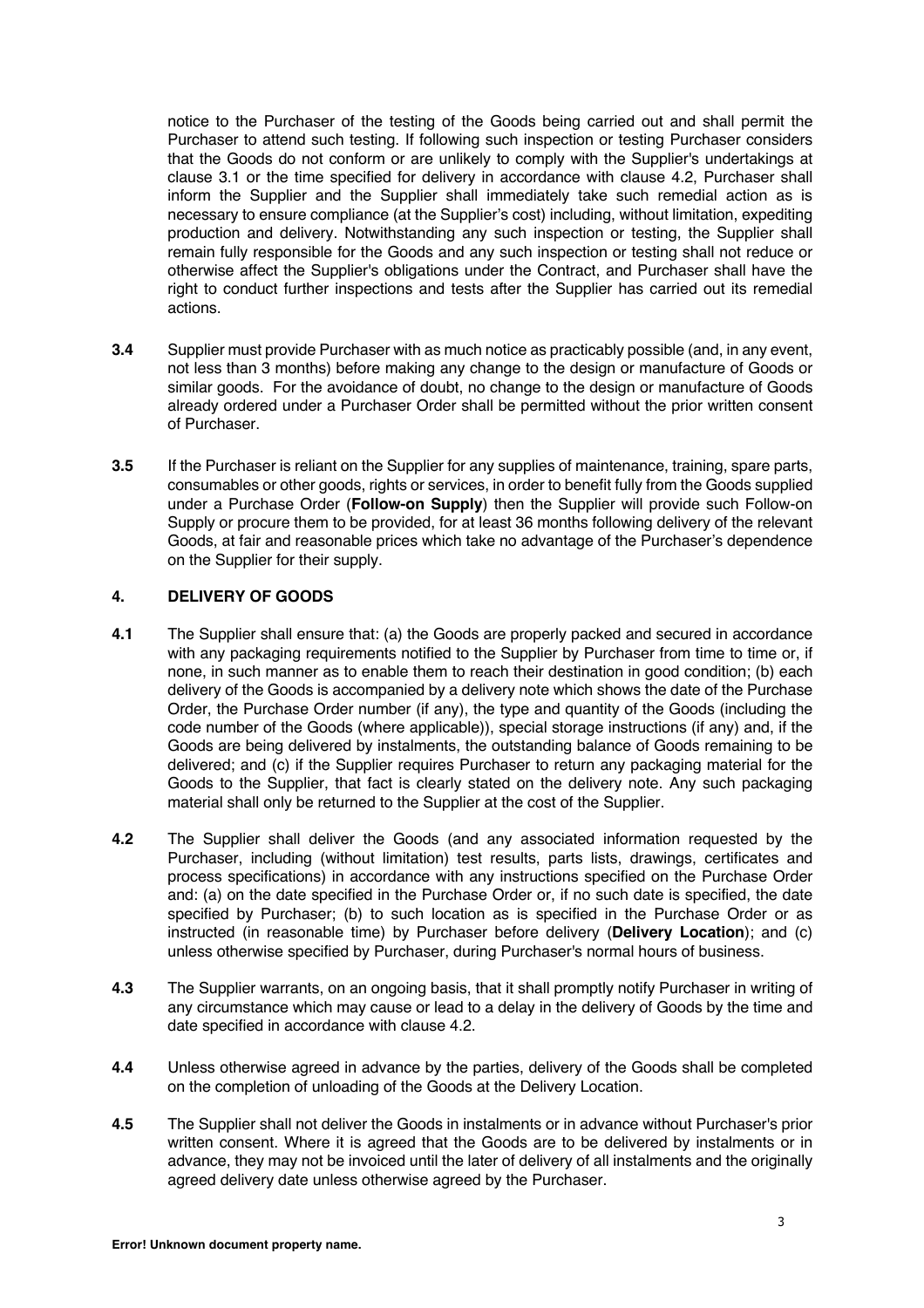- **4.6** Risk in the Goods shall pass to Purchaser on completion of delivery.
- **4.7** Without prejudice to any right of the Purchaser (including, without limitation, the Purchaser's right to reject Goods for non-conformance with clauses 3.1 and 3.2 and the Purchase Order), title in the Goods shall pass to Purchaser on the earlier of completion of delivery and receipt by the Supplier of payment for the Goods.
- **4.8** The Supplier shall comply with all other requirements contained in the Purchase Order including (without limitation) document retention requirements and traceability requirements.
- **4.9** For two years after completion of delivery of the Goods, the Supplier shall retain all information relating to the Goods in order to provide verification of safety and quality of all Goods (including, without limitation, in respect to quality or safety information, how they were produced or delivered and as to all relevant activities of any of the Supplier's suppliers or sub-contractors) and promptly provide the Purchaser with such information on request. The Supplier must also demonstrate compliance of the work carried out under the Contract with all legal or regulatory requirements and with all contractually binding quality and performance standards.
- **4.10** The Purchaser may reject any Goods which are not fully in accordance with the terms of this Contract. Acceptance does not occur until the Purchaser has had a reasonable time to inspect or consider the relevant Goods following supply and, in the case of a latent defect, a reasonable time after the defect becomes apparent.

#### **5. SUPPLY OF SERVICES**

- **5.1** The Supplier shall from the date set out in the Purchase Order and for the duration of the Contract provide the Services to Purchaser in accordance with the Purchase Order, Service Specification and terms of the Contract. Unless otherwise noted in the Purchase Order, all Services are to be performed during the opening hours of the Purchaser's premises at which performance is required to be carried out.
- **5.2** The Supplier shall meet any performance dates for the Services specified in the Purchase Order or notified to the Supplier by Purchaser. The Supplier warrants on an ongoing basis that it shall promptly notify Purchaser in writing of any circumstances which may cause or lead to a delay in the performance of the Services by the time and date specified in accordance with this clause 5.2.
- **5.3** In providing the Services, the Supplier shall: (a) co-operate with Purchaser in all matters relating to the Services, and comply with all instructions of Purchaser; (b) perform the Services with the best care, skill and diligence in accordance with best practice in the Supplier's industry, profession or trade; (c) use personnel who are suitably skilled and experienced to perform tasks assigned to them, and in sufficient number to ensure that the Supplier's obligations are fulfilled in accordance with the Contract; (d) ensure that the Services and Deliverables will conform with all descriptions and specifications set out in the Service Specification, and that the Deliverables shall be fit for any purpose expressly or impliedly made known to the Supplier by Purchaser; (e) unless otherwise stated, provide all employee instructions, manuals, explanations or clarifications necessary to enable the Purchaser to enjoy the full benefit of the Services; (f) provide all equipment, tools and vehicles and such other items as are required to provide the Services; (g) use the best quality goods, materials, standards and techniques, and ensure that the Deliverables, and all goods and materials supplied and used in the Services or transferred to Purchaser, will be free from defects in workmanship, installation and design; (h) obtain and at all times maintain all necessary licences, permissions and consents, and comply with all applicable laws and regulations; (i) observe all health and safety rules and regulations and any other health, security and access requirements, instructions, recommendations given or that apply at any of Purchaser's premises; (j) hold all materials, equipment and tools, drawings,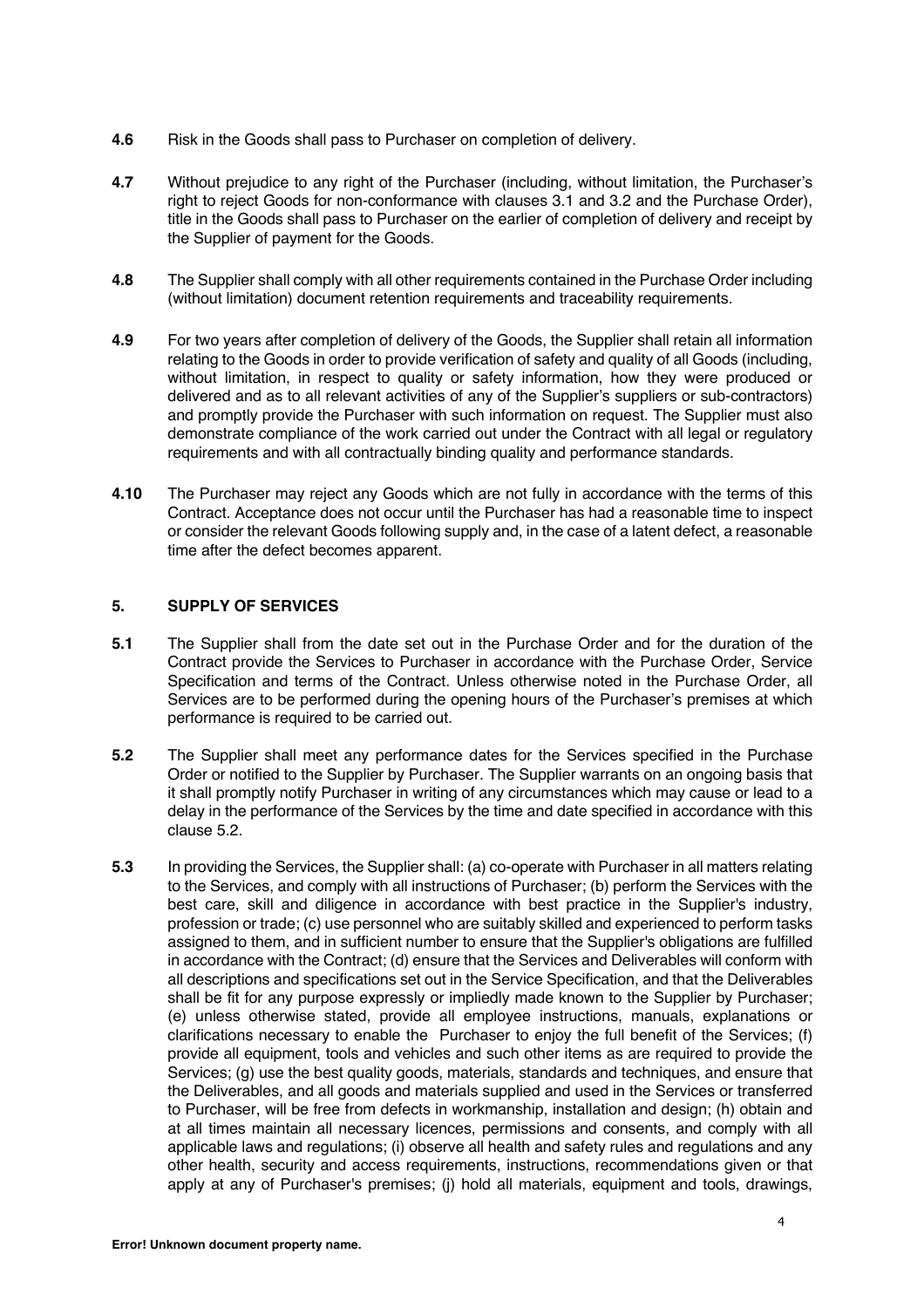moulds, parts, specifications and data supplied by Purchaser to the Supplier (**Purchaser Materials**) in safe custody at its own risk, insure Purchaser Materials for their entire value against fire, damage and theft and provide proof of insurance to Purchaser on request, maintain Purchaser Materials in good condition until returned to Purchaser, and not dispose, disclose, copy or use Purchaser Materials other than for the performance of the Contract or in accordance with Purchaser's written instructions or authorisation; (k) return Purchaser Materials to Purchaser immediately on demand; (l) on request, promptly provide Purchaser with a complete record of consumption, condition and use of Purchaser Materials; and (m) not do or omit to do anything which may cause Purchaser to lose any licence, authority, consent or permission upon which it relies for the purposes of conducting its business, and the Supplier acknowledges that Purchaser may rely or act on the Services.

- **5.4** Purchaser shall: (a) where applicable, provide the Supplier with reasonable access at reasonable times to Purchaser's premises for the purpose of, and to the extent necessary for, providing the Services; and (b) provide such information as the Supplier may reasonably request for the provision of the Services and Purchaser considers reasonably necessary for the purpose of providing the Services.
- **5.5** Supplier must provide Purchaser with as much notice as practicably possible (and, in any event, not less than 3 months) before making any change to the manner of delivery of the Services (and similar services). For the avoidance of doubt, no change to Services already ordered under a Purchaser Order shall be permitted without the prior written consent of Purchaser.
- **5.6** If the Purchaser is reliant on the Supplier for any supplies of maintenance, training, spare parts, consumables or other goods, rights or services, in order to benefit fully from the Services supplied under a Purchase Order (**Follow-on Services**) then the Supplier will provide such Follow-on Services or procure them to be provided, for at least 36 months following completion of performance of the relevant Services, at fair and reasonable prices which take no advantage of the Purchaser's dependence on the Supplier for their supply.
- **5.7** For two years after completion of performance of the Services, the Supplier shall retain all information relating to the Services in order to provide verification of safety and quality of performance of all Services (including, without limitation, in respect to quality or safety information, how they were performed and as to all relevant activities of any of the Supplier's suppliers or sub-contractors) and promptly provide the Purchaser with such information on request. The Supplier must also demonstrate compliance of the work carried out under the Contract with all legal or regulatory requirements and with all contractually binding quality and performance standards.
- **5.8** The Purchaser may reject any Services which are not fully in accordance with the terms of this Contract. Acceptance does not occur until the Purchaser has had a reasonable time to inspect or consider the product of the relevant Services following performance and, in the case of a latent defect, a reasonable time after the defect becomes apparent.

# **6. PURCHASER'S REMEDIES**

**6.1** If the Supplier fails, or if Purchaser (acting reasonably) considers that the Supplier is likely to fail, to deliver the Goods (or instalment thereof) and/or perform the Services by any applicable milestone, delivery or performance date, Purchaser shall, without limiting its other rights or remedies, have one or more of the following rights: (a) to extend the applicable date; (b) to require the Supplier to take (at the Supplier's cost) all steps necessary to meet the original delivery or performance date (or any extended date specified by Purchaser) or mitigating any failure to meet such date including, without limitation, expediting delivery methods and allocating additional resources; (c) to recover (by way of indemnity) from the Supplier any additional costs, losses, damages or expenses payable by Purchaser which are in any way attributable to the Supplier's failure or likely failure to meet any date, including, without limitation, any liquidated or other damages payable by Purchaser to its customer(s), and for Purchaser's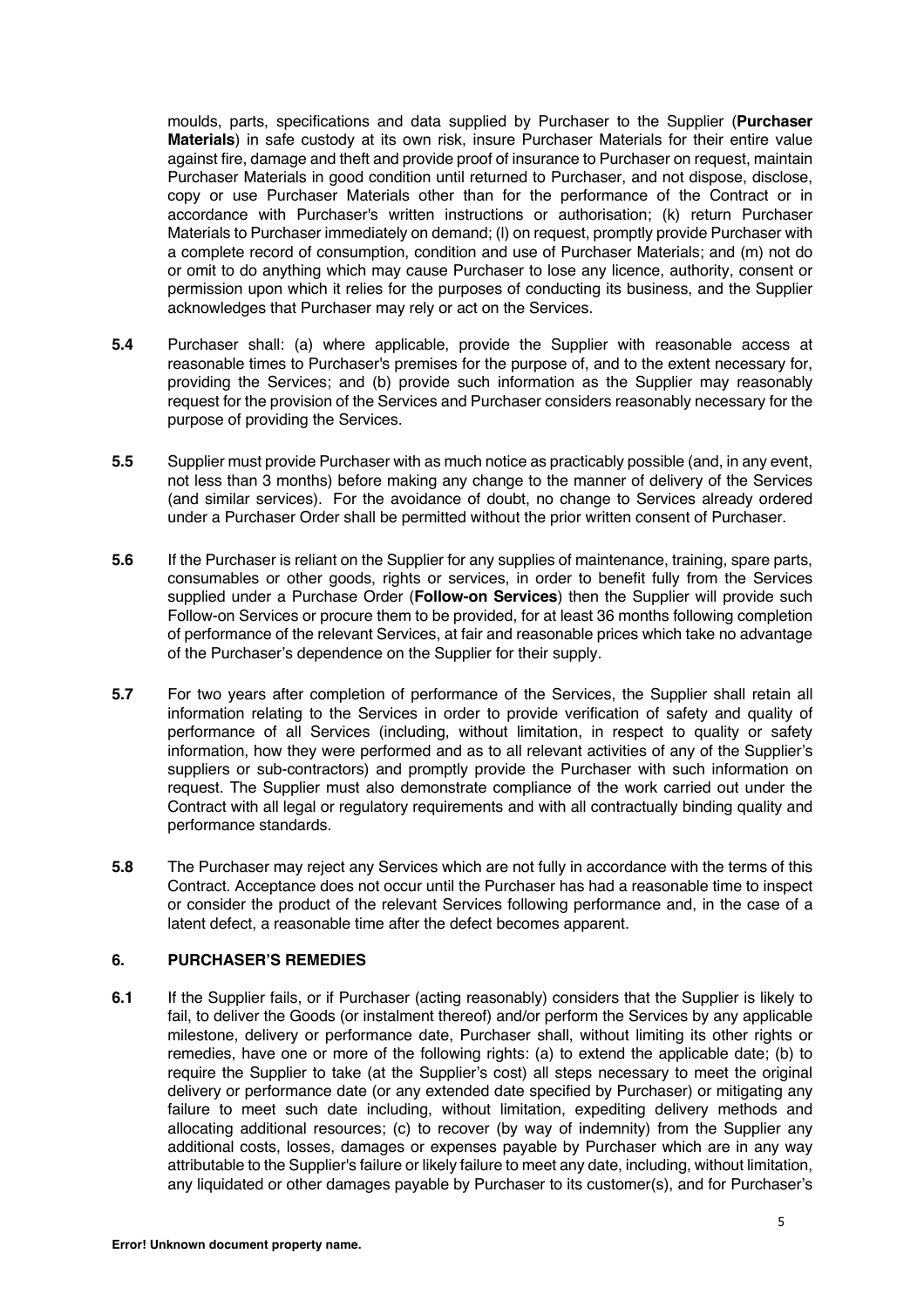allocation of additional resources and costs (including, without limit, accelerated delivery costs) to meet any deadline agreed by Purchaser with its customers (or, if necessary, reduce delays as much as possible); (d) where Purchaser has paid in advance for Services that have not been provided by the Supplier and/or Goods which have not been delivered by the Supplier, to have such sums refunded in full by the Supplier; (e) to recover from the Supplier any costs incurred by Purchaser in obtaining substitute goods and/or services from a third party; (f) for every week's delay after the agreed delivery or performance date, deduct 1% of the price or charge of the relevant Good or Service which has not been delivered or performed; (g) to refuse to accept any subsequent performance of the Services and/or delivery of the Goods which the Supplier attempts to make; and (h) to suspend and/or terminate the Contract and/or any Purchase Order (in full or in part) with immediate effect by giving written notice to the Supplier.

- **6.2** If the Supplier has delivered Goods that do not comply with the undertakings set out in clause 3.1 or failed to deliver any instalment of Goods as agreed between the parties, then, without limiting its other rights or remedies, Purchaser shall have one or more of the following rights, whether or not it has accepted the Goods: (a) to require the Supplier to repair or promptly replace the rejected Goods (at no cost to the Purchaser), or to provide a full refund of the price of the rejected Goods (if paid); (b) to claim damages for any additional costs, loss or expenses payable by Purchaser arising from the Supplier's failure to supply Goods in accordance with clause 3.1, including, without limitation, any liquidated or other damages payable by Purchaser to its customer(s); (c) to recover from the Supplier any costs payable by Purchaser in obtaining substitute goods from a third party; (d) to refuse to accept any subsequent delivery of the Goods which the Supplier attempts to make; (e) to reject the Goods (in whole or in part) whether or not title has passed and to return them to the Supplier at the Supplier's own risk and expense; and (f) to suspend and/or terminate the Contract and/or any Purchase Order (in full or part) with immediate effect by giving written notice to the Supplier.
- **6.3** These General Terms shall extend to any substituted or remedial services and/or repaired or replacement goods supplied by the Supplier.
- **6.4** The Supplier shall indemnify and hold the Purchaser harmless against all costs, losses, expenses and damages caused to or suffered by any person or property arising from any failure of the Supplier or its staff (or any sub-contractor) to comply with clause 5.3(i).
- **6.5** Purchaser's rights under the Contract are in addition to its rights and remedies implied by statute and common law.
- **6.6** Without limitation of any provision of the Contract, if any Services, Goods or components of Goods were supplied to the Supplier with any warranty or indemnity in the Supplier's favour, the Supplier shall hold such warranty or indemnity on trust for the Purchaser.

# **7. CHARGES & PAYMENT**

- **7.1** The price for the Goods: (a) shall be the price set out in the Purchase Order or the price otherwise agreed between the parties; and (b) shall be inclusive of the costs of packaging, insurance and carriage of the Goods, unless otherwise agreed in writing by Purchaser. No extra, or variation to, charges shall be effective unless agreed in writing and signed by Purchaser.
- **7.2** The charges for the Services shall be set out in the Purchase Order, and shall be the full and exclusive remuneration of the Supplier in respect of the performance of the Services. Unless otherwise agreed in writing by Purchaser, the charges shall include every cost and expense of the Supplier directly or indirectly incurred in connection with the performance of the Services.
- **7.3** Unless specified otherwise in the Purchase Order: (a) in respect of Goods, the Supplier shall invoice Purchaser on, or at any time within six months after, completion of delivery; and (b) in respect of Services, the Supplier shall invoice Purchaser on, or at any time within six months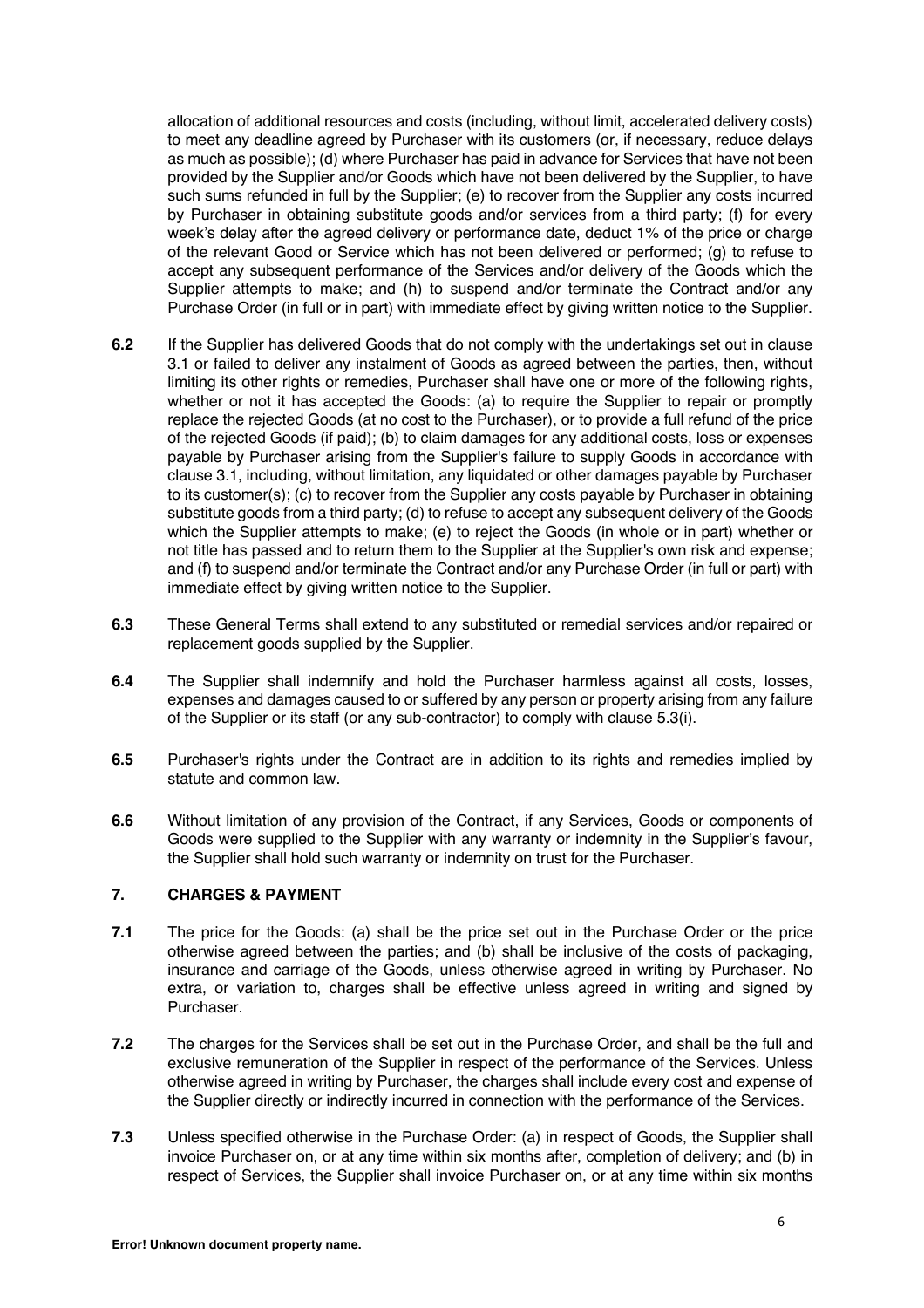after, completion of the Services. Each invoice shall include such supporting information required by Purchaser to verify the accuracy of the invoice, including but not limited to the relevant Purchase Order number.

- **7.4** In consideration of the supply of Goods and/or Services by the Supplier, Purchaser shall pay the undisputed invoiced amounts in the currency noted on the Purchase Order and in accordance with the payment terms specified in the Purchase Order (which, if not otherwise agreed or specified on a Purchase Order, shall be within 60 days of the end of the calendar month in which a valid and undisputed invoice is received) to a bank account nominated in writing by the Supplier.
- **7.5** All amounts payable by Purchaser under the Contract: (a) are exclusive of amounts in respect of value added tax chargeable from time to time; and (b) shall be subject to any discount granted or offered to any other customer of the Supplier for prompt payment, bulk purchase or anything similar.
- **7.6** The Supplier shall maintain complete and accurate records of the time spent and materials used by the Supplier in providing the Services, and the Supplier shall allow Purchaser to inspect such records at all reasonable times on request.
- **7.7** Purchaser may at any time, without limiting any of its other rights or remedies, set off any liability of the Supplier to Purchaser against any liability of Purchaser to the Supplier, whether either liability is present or future, liquidated or unliquidated, and whether or not either liability arises under the Contract.
- **7.8** The Supplier shall have no right to suspend subsequent performance of the Services and/or delivery of the Goods in the event of disputed or late payment of any amounts payable by Purchaser under the Contract.
- **7.9** The Supplier represents and warrants to Purchaser that the price for the Goods and the charges for the Services offered to Purchaser under the Contract are no less favourable than the prices and charges offered to any other party purchasing similar quantities. In the event the Supplier offers more favourable prices or charges to any other party, the Supplier will promptly notify Purchaser of such event and offer such more favourable prices or charges to Purchaser commencing upon the date such more favourable prices or charges were offered to the other party.

# **8. INTELLECTUAL PROPERTY & CONFIDENTIALITY**

- **8.1** In respect of the Goods and any goods that are transferred to Purchaser as part of the Services under the Contract, including without limitation the Deliverables or any part of them, the Supplier warrants that it has full clear and unencumbered title to all such items, and that at the date of delivery of such items to Purchaser, it will have full and unrestricted rights to sell and transfer all such items to Purchaser.
- **8.2** The Supplier (as legal and beneficial owner and free from all third party rights) hereby grants a non-exclusive, royalty-free, perpetual, assignable and sub-licensable, worldwide and irrevocable licence to Purchaser to use, modify, develop and copy all intellectual property rights in the products of the Services, including for the avoidance of doubt the Deliverables, for the purpose of receiving and using the Services and the Deliverables.
- **8.3** The Supplier shall obtain waivers of all moral rights in the products of the Services, including for the avoidance of doubt the Deliverables, to which any individual is now or may be at any future time entitled.
- **8.4** The Supplier shall, promptly at Purchaser's request, do (or procure to be done) all such further acts and things and the execution of all such other documents as Purchaser may from time to time require for the purpose of securing for Purchaser the full benefit of the Contract, including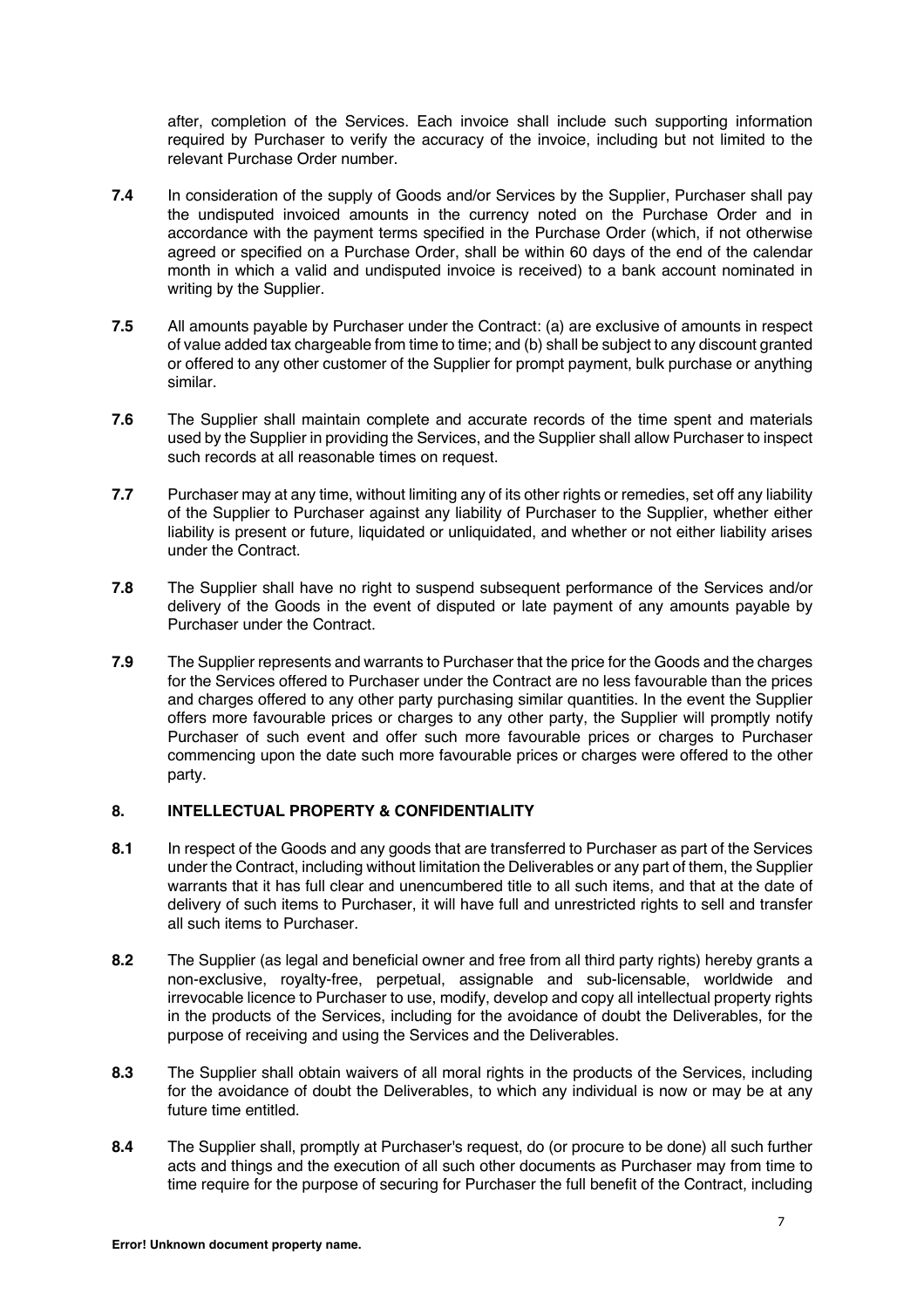all right, title and interest in and to the intellectual property rights licensed to Purchaser in accordance with clause 8.2.

- **8.5** All Purchaser Materials are the exclusive property of Purchaser and the Supplier must indemnify the Purchaser against any loss caused to the Purchaser, and provide to the Purchaser any monetary benefit the Supplier acquires, through or in connection with its unauthorised use, damage or loss of Purchaser Materials.
- **8.6** A party (**receiving party**) shall keep in strict confidence all technical or commercial know-how, specifications, inventions, processes or initiatives which are of a confidential nature and have been disclosed to the receiving party by the other party (**disclosing party**), its employees, agents or subcontractors, and any other confidential information concerning the disclosing party's business, its products and services which the receiving party may obtain. The receiving party shall only disclose such confidential information to those of its employees, agents and subcontractors who need to know it for the purpose of discharging the receiving party's obligations under the Contract, and shall ensure that such employees, agents and subcontractors comply with the obligations set out in this clause as though they were a party to the Contract. The receiving party may also disclose such of the disclosing party's confidential information as is required to be disclosed by law, any governmental or regulatory authority or by a court of competent jurisdiction.
- **8.7** Clauses 8.4 and 8.6 shall survive termination of the Contract.

# **9. DATA PROTECTION**

- **9.1** Both parties will comply with all applicable requirements of the Data Protection Legislation or any other applicable legislation regarding the processing of personal data. This clause 9 is in addition to, and does not relieve, remove or replace, a party's obligations under the Data Protection Legislation.
- **9.2** If the Purchase Order involves the Supplier Processing any Personal Data (where **Processing** and **Personal Data** have the meanings set out in the Data Protection Legislation) on behalf of Purchaser, the parties acknowledge that for the purposes of the Data Protection Legislation, Purchaser is the Controller and the Supplier is the Processor (where **Controller** and **Processor** have the meanings set out in the Data Protection Legislation). The Purchase Order sets out the scope, nature and purpose of processing by the Supplier, the duration of the processing and the types of personal data and categories of Data Subject (where **Data Subject** has the meaning set out in the Data Protection Legislation).
- **9.3** Without prejudice to the generality of clause 9.1, the Supplier shall, in relation to any Personal Data processed on behalf of Purchaser in connection with the performance by the Supplier of its obligations under the Contract:
- $(a)$ process that Personal Data only on the written instructions of Purchaser unless the Supplier is required by the laws of the United Kingdom applicable to the Supplier to process Personal Data (**Applicable Laws**). Where the Supplier is relying on the Applicable Laws as the basis for processing Personal Data, the Supplier shall promptly notify Purchaser of this before performing the processing required by the Applicable Laws unless those Applicable Laws prohibit the Supplier from so notifying Purchaser:
- $(b)$ ensure that it has in place appropriate technical and organisational measures to protect against unauthorised or unlawful processing of Personal Data and against accidental loss or destruction of, or damage to, Personal Data, appropriate to the harm that might result from the unauthorised or unlawful processing or accidental loss, destruction or damage and the nature of the data to be protected, having regard to the state of technological development and the cost of implementing any measures (those measures may include, where appropriate, pseudonymising and encrypting Personal Data, ensuring confidentiality, integrity, availability and resilience of its systems and services, ensuring that availability of and access to Personal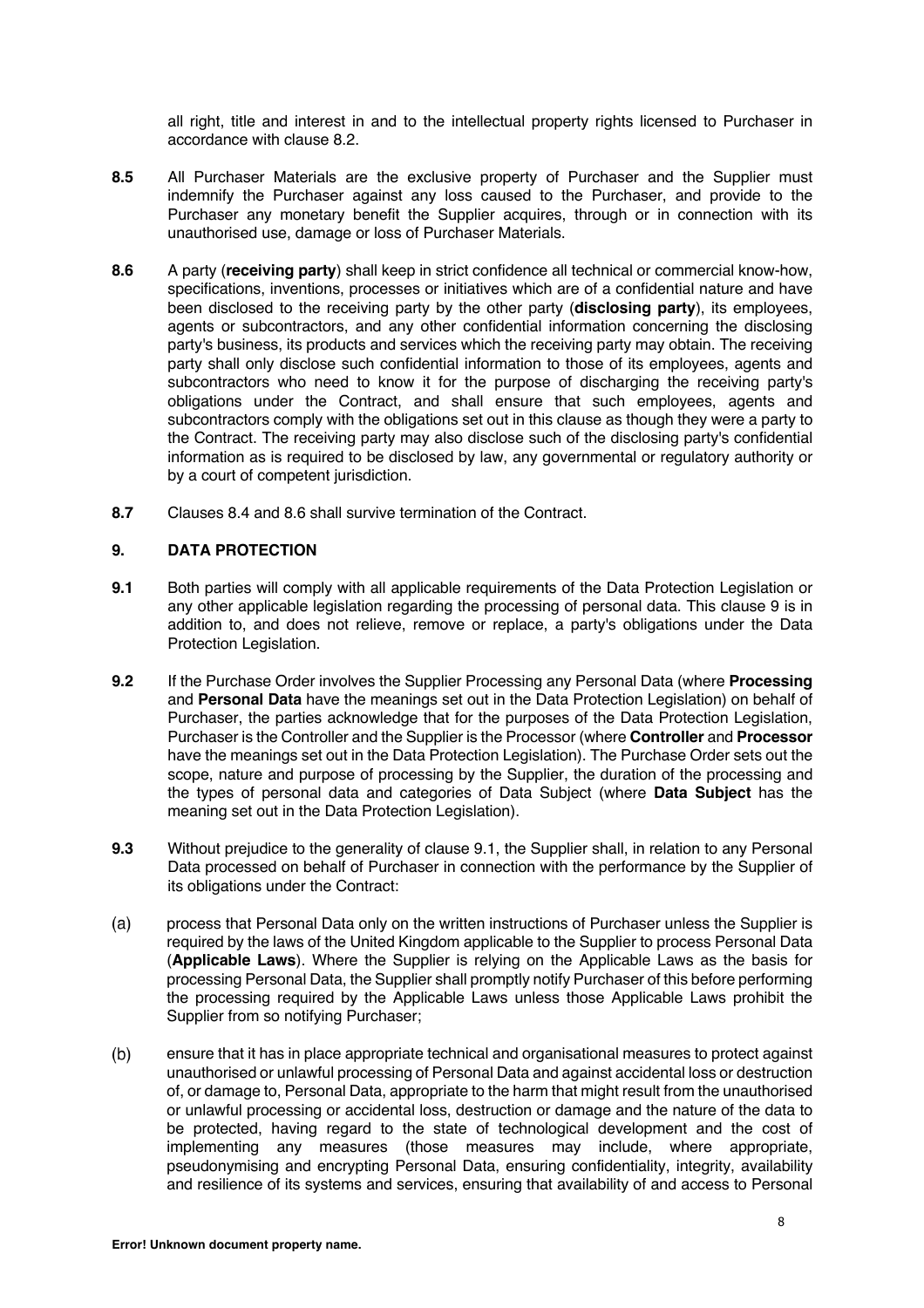Data can be restored in a timely manner after an incident, and regularly assessing and evaluating the effectiveness of the technical and organisational measures adopted by it);

- ensure that all personnel who have access to and/or process Personal Data are obliged to keep  $(c)$ the Personal Data confidential;
- not transfer any Personal Data outside of the United Kingdom unless the prior written consent  $(d)$ of Purchaser has been obtained and the following conditions are fulfilled:
	- (i) the Supplier has provided appropriate safeguards in relation to the transfer;
	- (ii) the data subject has enforceable rights and effective legal remedies;
	- (iii) the Supplier complies with its obligations under the Data Protection Legislation by providing an adequate level of protection to any Personal Data that is transferred; and
	- (iv) the Supplier complies with reasonable instructions notified to it in advance by Purchaser with respect to such processing of the Personal Data;
- $(e)$ assist Purchaser, at the Supplier's cost, in responding to any request from a Data Subject and in ensuring compliance with its obligations under the Data Protection Legislation with respect to security, breach notifications, impact assessments and consultations with supervisory authorities or regulators;
- $(f)$ notify Purchaser without undue delay (and in any event within 48 hours) in the event that it suspects or becomes aware of any Personal Data breach or breach of any Data Protection Legislation by the Supplier in connection with the Contract, and shall, at the Supplier's cost: (i) investigate the incident and provide Purchaser, on an ongoing basis, with detailed information about the breach; and (ii) take all reasonable steps to mitigate the effects of the breach and to minimise any damage resulting from the breach; and (iii) co-operate with Purchaser to provide information in connection with the breach or any notice required to be sent out to any third party in connection with the breach;
- $(g)$ at the written direction of Purchaser, delete or return Personal Data and copies thereof to Purchaser (or its nominee) on expiry or termination of the Contract unless required by Applicable Law to store the Personal Data; and
- $(h)$ maintain complete and accurate records and information to demonstrate its compliance with this clause 9 and allow for audits by Purchaser or Purchaser's designated auditor.
- **9.4** If the Supplier acts outside the instructions of Purchaser in connection with the Personal Data, the Supplier shall be in material breach of the Contract and shall be liable for any losses, penalties, costs or damages that Purchaser suffers as a result.
- **9.5** If required by Purchaser, the Supplier agrees to obtain and keep in full force and effect at all times, in respect of the processing of the Personal Data, a policy or policies of insurance covering liability for damage arising to persons as a result of the Supplier's failure to comply with Data Protection Legislation with policy limits and provisions conforming to such requirements as Purchaser may from time to time prescribe, and to produce evidence of the maintenance of such insurance to Purchaser on request and ensure that Purchaser shall be entitled to the benefit of such insurance.
- **9.6** The Supplier shall not without the prior written consent of Purchaser appoint any third-party processor to carry-out processing activities in respect of the Personal Data under the Contract. As one of any other conditions of such consent, the Supplier shall confirm that it has entered into with such third-party processor a written agreement incorporating terms which are substantially similar to those set out in this clause 9, and, as between Purchaser and the Supplier, the Supplier will remain fully liable for all acts or omissions of any third-party processor appointed by it pursuant to this clause 9.
- **9.7** Purchaser may, at any time on not less than 30 days' notice in writing to the Supplier, revise this clause 9 by replacing it with any applicable controller to processor standard clauses or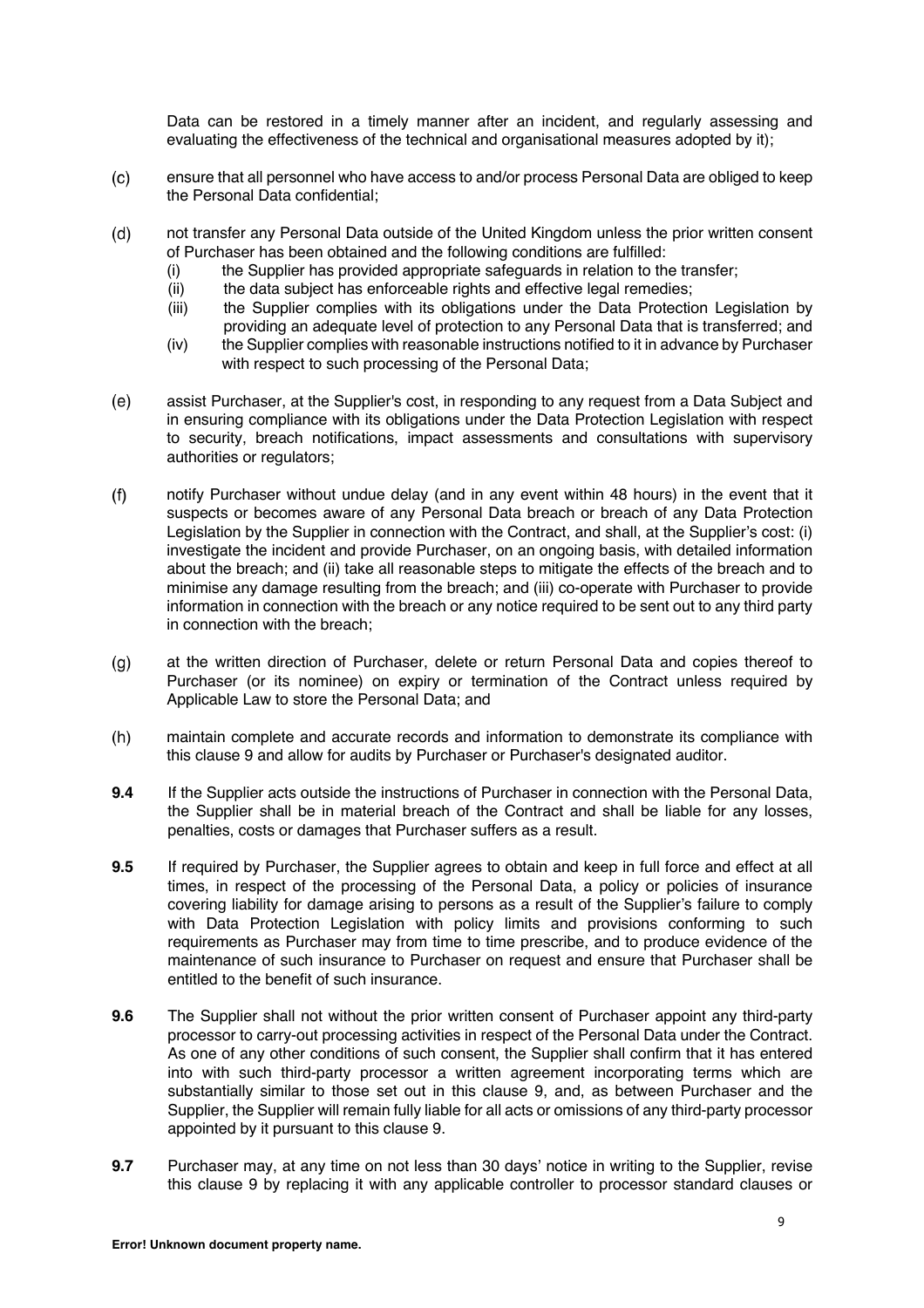similar terms forming part of an applicable certification scheme (which shall apply when replaced by attachment to the Contract).

#### **10. INDEMNITY & INSURANCE**

- **10.1** The Supplier shall keep Purchaser indemnified against all liabilities, costs, expenses, damages and losses (including but not limited to any direct, indirect or consequential losses, loss of profit, loss of reputation and all interest, penalties and legal costs (calculated on a full indemnity basis) and all other reasonable professional costs and expenses) suffered or incurred by Purchaser as a result of or in connection with: (a) any claim made against Purchaser for actual or alleged infringement of a third party's intellectual property rights arising out of, or in connection with, the manufacture, supply or use of the Goods, or receipt, use or supply of the Services, to the extent that the claim is attributable to the acts or omissions of the Supplier, its employees, agents or subcontractors; (b) any breach of the Supplier's obligations under the Contract; (c) any claim made against Purchaser by a third party for death, personal injury or damage to property arising out of, or in connection with, defects in Goods, to the extent that the defects in the Goods are attributable to the acts or omissions of the Supplier, its employees, agents or subcontractors; and (d) any claim made against Purchaser by a third party arising out of or in connection with the supply of the Goods or the Services, to the extent that such claim arises out of the breach, negligent performance or failure or delay in performance of the Contract by the Supplier, its employees, agents or subcontractors.
- **10.2** Clause 10.1 shall survive termination of the Contract.
- **10.3** During the term of the Contract and for a period of 12 months thereafter, the Supplier shall maintain in force, with a reputable insurance company, product liability insurance (where the Contract concerns the supply of Goods), public liability insurance and, where requested by Purchaser, professional indemnity insurance, in each case to cover the liabilities that may arise under or in connection with the Contract, and shall, on Purchaser's request, produce both the insurance certificate giving details of cover and the receipt for the current year's premium in respect of each insurance.

# **11. TERMINATION & ITS EFFECT**

- **11.1** Without limiting its other rights or remedies, Purchaser may, at any time and without liability, suspend and/or terminate the Contract with immediate effect if: (a) it provides the Purchaser with 30 days' written notice; (b) any contract(s) between Purchaser and its customer(s) upon which the Contract depends in whole or part is terminated or discharged, in which circumstances Purchaser will provide the Supplier with as much notice as reasonably possible; or (c) there is a change of Control of the Supplier.
- **11.2** In any of the circumstances in these General Terms in which a party may terminate the Contract, where both Goods and Services are supplied, that party may terminate the Contract in respect of the Goods, or in respect of the Services, and the Contract shall continue in respect of the remaining supply.
- **11.3** Without limiting its other rights or remedies, Purchaser may terminate the Contract with immediate effect by giving written notice to the Supplier if: (a) the Supplier commits a material breach of the terms of the Contract and (if such a breach is remediable) fails to remedy that breach within 14 days of receipt of notice in writing to do so; or (b) the Supplier suspends, or threatens to suspend, payment of its debts or is unable to pay its debts as they fall due or admits inability to pay its debts or (being a company or limited liability partnership) is deemed unable to pay its debts within the meaning of applicable insolvency legislation or (being an individual) is deemed either unable to pay its debts or as having no reasonable prospect of so doing, in either case, within the meaning of applicable insolvency legislation or (being a partnership) has any partner to whom any of the foregoing apply; or (c) the Supplier commences negotiations with all or any class of its creditors with a view to rescheduling any of its debts, or makes a proposal for or enters into any compromise or arrangement with its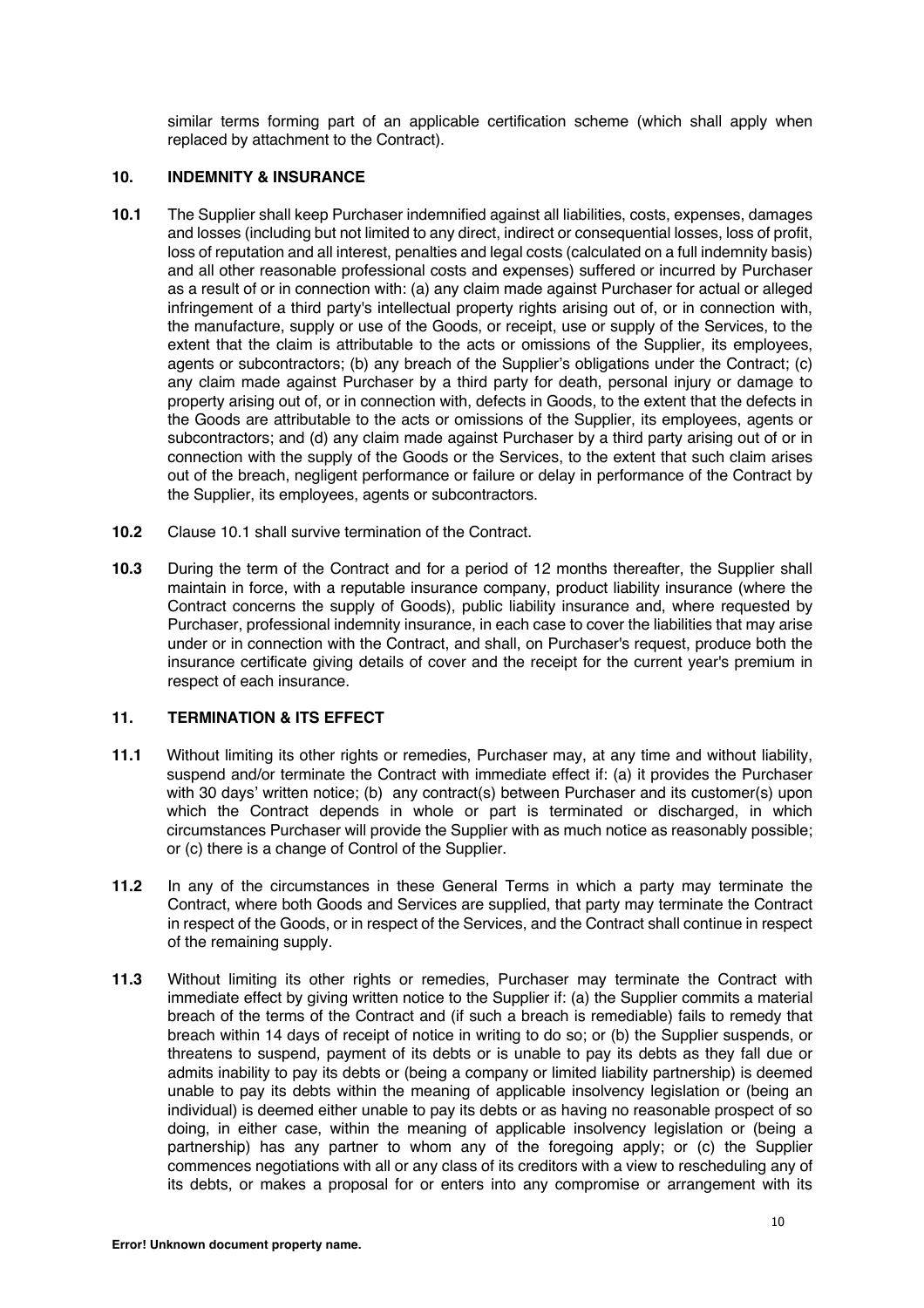creditors; or (d) a petition is filed, a notice is given, a resolution is passed, or an order is made, for or in connection with the winding up of the Supplier (being a company); or (e) the Supplier (being an individual) is the subject of a bankruptcy petition or order; or (f) a creditor or encumbrancer of the Supplier attaches or takes possession of, or a distress, execution, sequestration or other such process is levied or enforced on or sued against, the whole or any part of its assets and such attachment or process is not discharged within 14 days; or (g) an application is made to court, or an order is made, for the appointment of an administrator or if a notice of intention to appoint an administrator is given or if an administrator is appointed over the Supplier (being a company); or (h) the holder of a floating charge over the assets of the Supplier (being a company) has become entitled to appoint or has appointed an administrative receiver; or (i) a person becomes entitled to appoint a receiver over the assets of the Supplier or a receiver is appointed over the assets of the Supplier; or (j) any event occurs, or proceeding is taken, with respect to the Supplier in any jurisdiction to which it is subject that has an effect equivalent or similar to any of the events mentioned in clauses 11.3(b)-(i) (inclusive); or (k) the Supplier suspends or ceases, or threatens to suspend, or cease, to carry on all or a substantial part of its business.

- **11.4** Termination of the Contract, however arising, shall not affect any of the parties' rights and remedies that have accrued as at termination, and clauses which expressly or by implication survive termination of the Contract shall continue in full force and effect.
- **11.5** On termination of the Contract for any reason, the Supplier shall immediately deliver to Purchaser all Deliverables whether or not then complete, and return all Purchaser Materials. If the Supplier fails to do so, then Purchaser or its appointed agents may enter the Supplier's premises and take possession of them and the Supplier grants Purchaser and its appointed agents a licence to do so. Until they have been returned or delivered, the Supplier shall be solely responsible for their safe keeping and will not use them for any purpose not connected with the Contract.

# **12. FORCE MAJEURE**

- **12.1** Neither party shall be in breach of the Contract nor liable for delay in performing, or failure to perform, any of its obligations under it if such a delay or failure result from a Force Majeure Event, provided that in all cases the Supplier shall use all reasonable endeavours to mitigate the effect of a Force Majeure Event on the performance of its obligations.
- **12.2** If a Force Majeure Event prevents, hinders or delays the Supplier's performance of its obligations for a continuous period of more than 7 days, Purchaser may terminate the Contract immediately by giving written notice to the Supplier.

# **13. GENERAL**

- **13.1** Purchaser may at any time assign, transfer, mortgage, charge, subcontract or deal in any other manner with all or any of its rights or obligations under the Contract. The Supplier may not assign, transfer, mortgage, charge, subcontract, declare a trust over or deal in any other manner with all or any of its rights or obligations under the Contract without the prior written consent of Purchaser.
- **13.2** In these General Terms: (a) any notice or other communication given to a party under or in connection with the Contract shall be in writing and sent by recorded post service and addressed to the other party at its registered office address, and the notice sent in this way shall be deemed to have been received by the receiving party at the time noted as the time of delivery (or equivalent) by the postal carrier; and (b) the provisions of this clause shall not apply to the service of any proceedings or other documents in any legal action.
- **13.3** If any provision or part-provision of the Contract is or becomes invalid, illegal or unenforceable, it shall be deemed modified to the minimum extent necessary to make it valid, legal and enforceable. If such modification is not possible, the relevant provision or part-provision shall